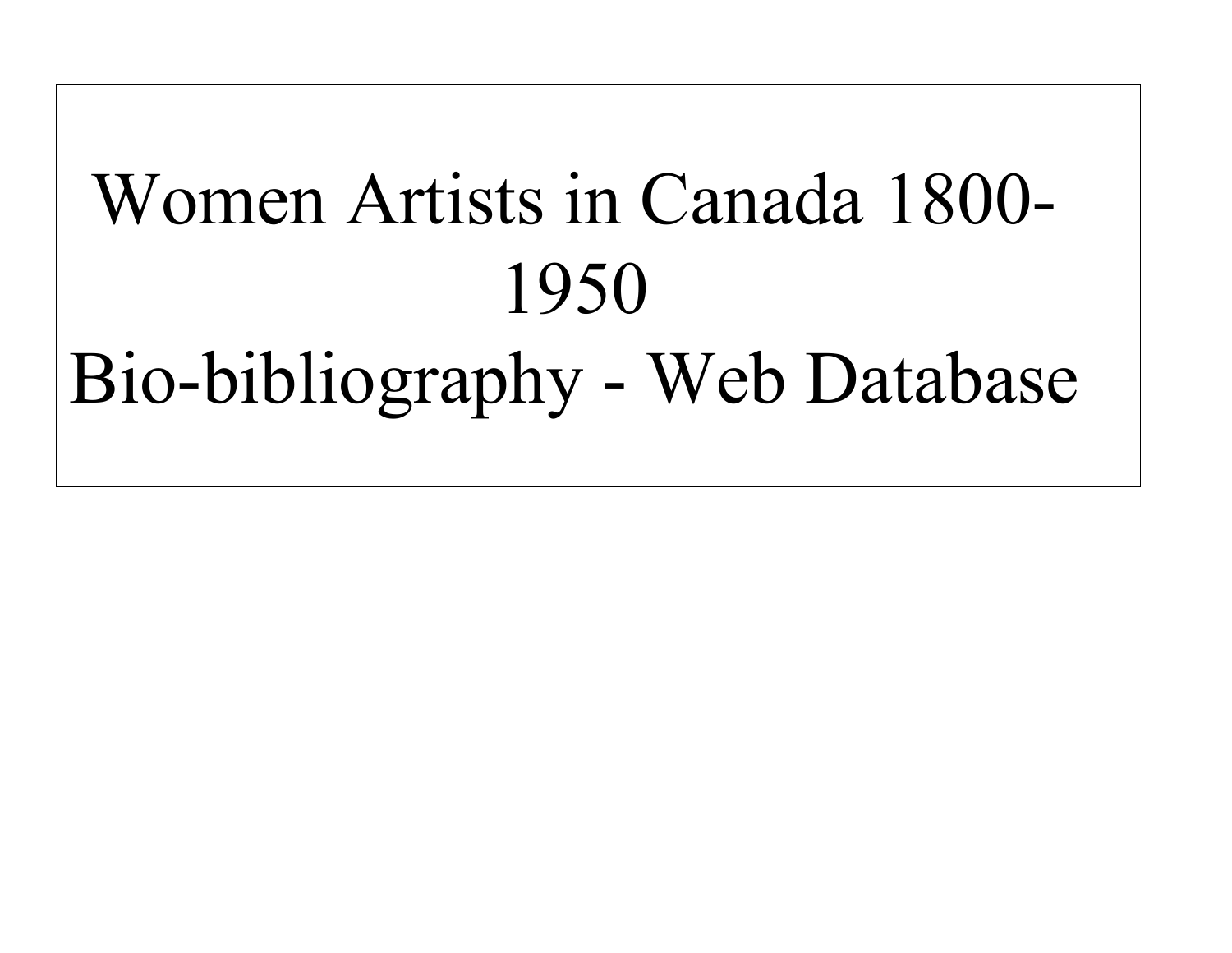### **Project History**

2002 – review of reference sources for their coverage of

women artists in Canada

- 2003 bibliographic research on artists
- 2004 development of database design
- 2005 ongoing development & testing of database

#### **Launch - September 2006**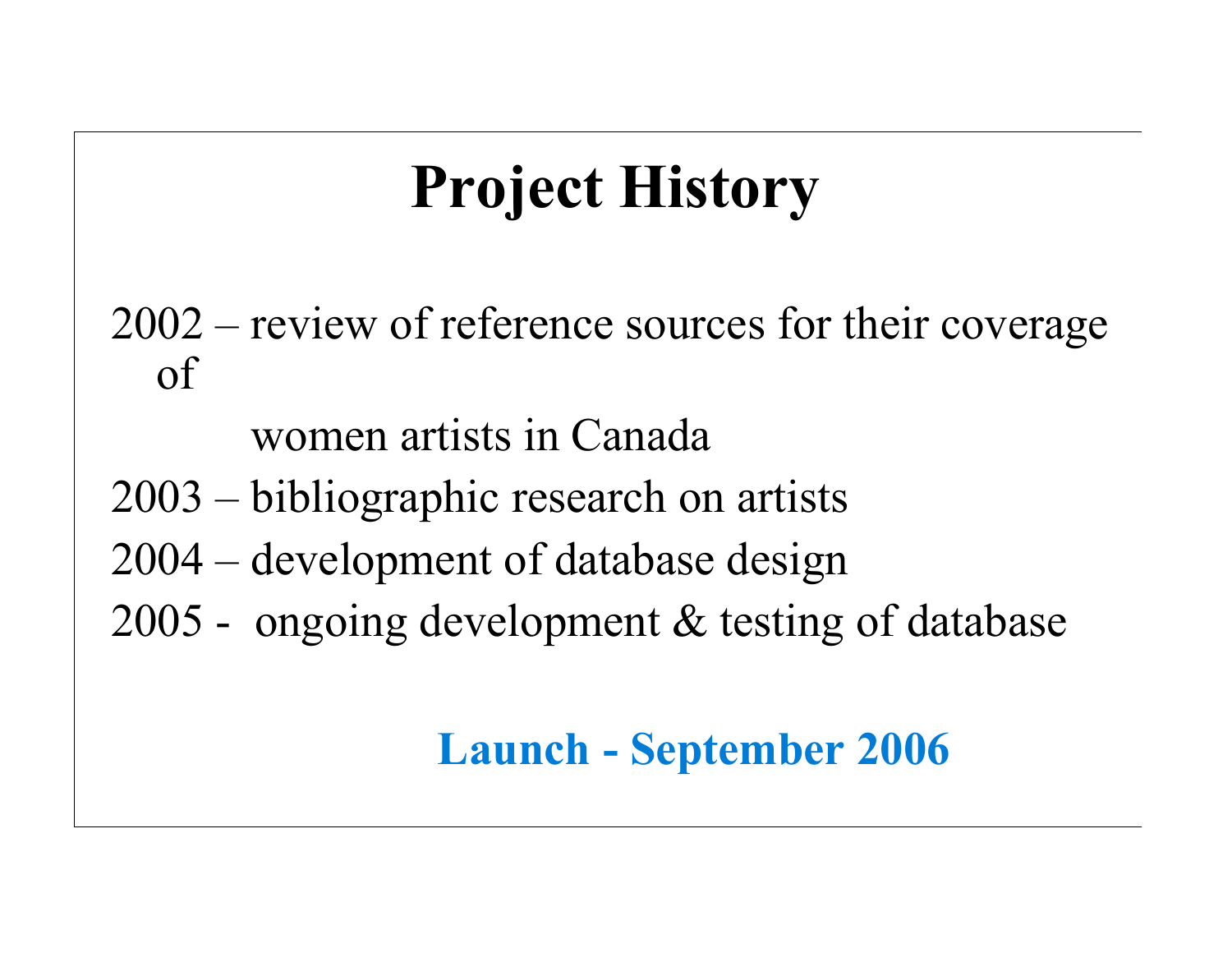#### **Project Rationale**

- Many women artists are excluded from reference sources on Canadian art and women artists
- Coverage of research resources including women have limitations:
	- Gaps in various areas of coverage
	- Outdated most major reference sources were published before the 1980s; publications on women artists have increased significantly since then

 **Provide a more comprehensive tool that is updated regularly**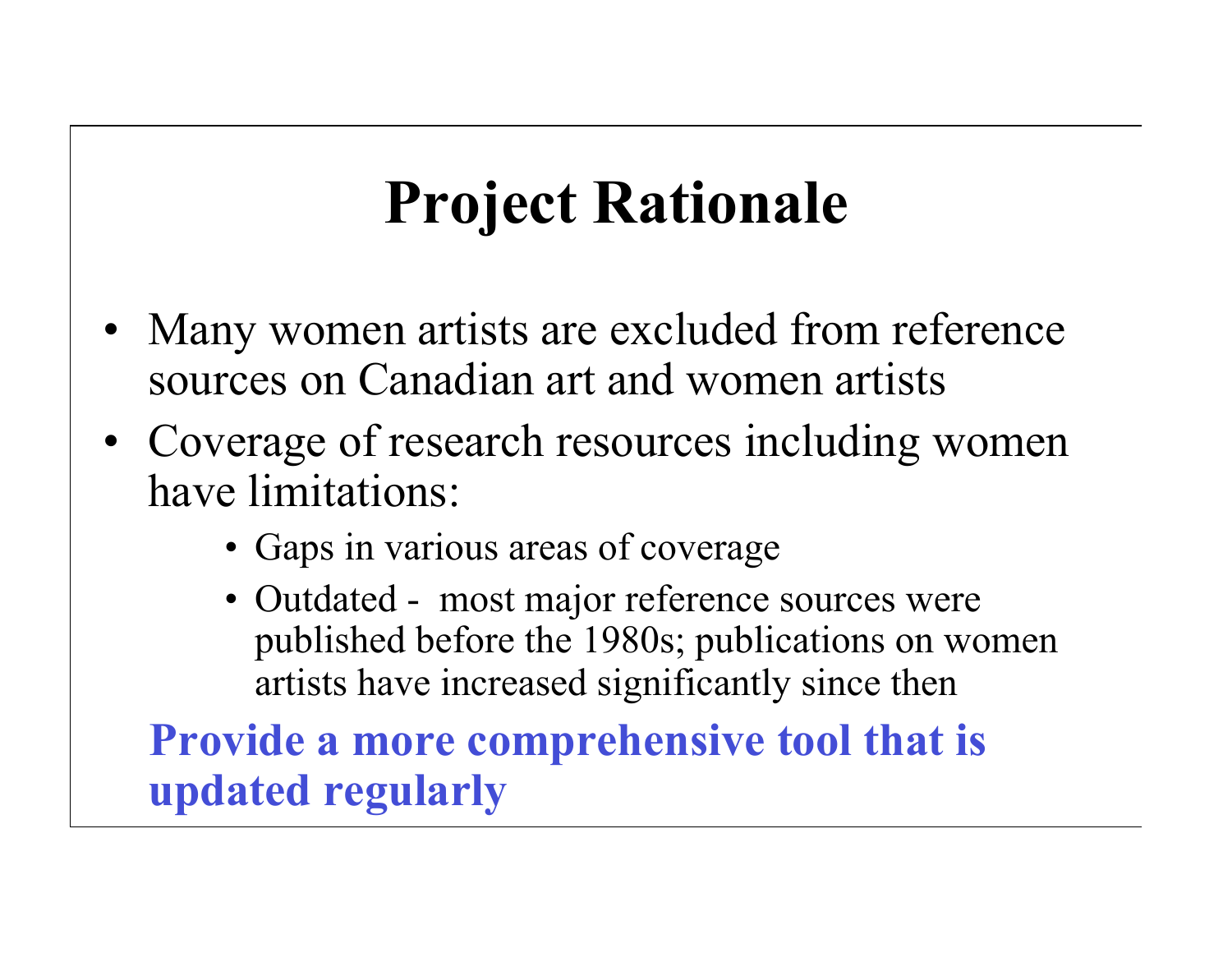#### **Coverage & Scope**

- Women artists born between 1800-1950 who worked in Canada
- All fine arts media as well as architecture, decorative arts, photography ….
- Publications: books, catalogues, essays, journal and magazine articles, media, theses, web sites …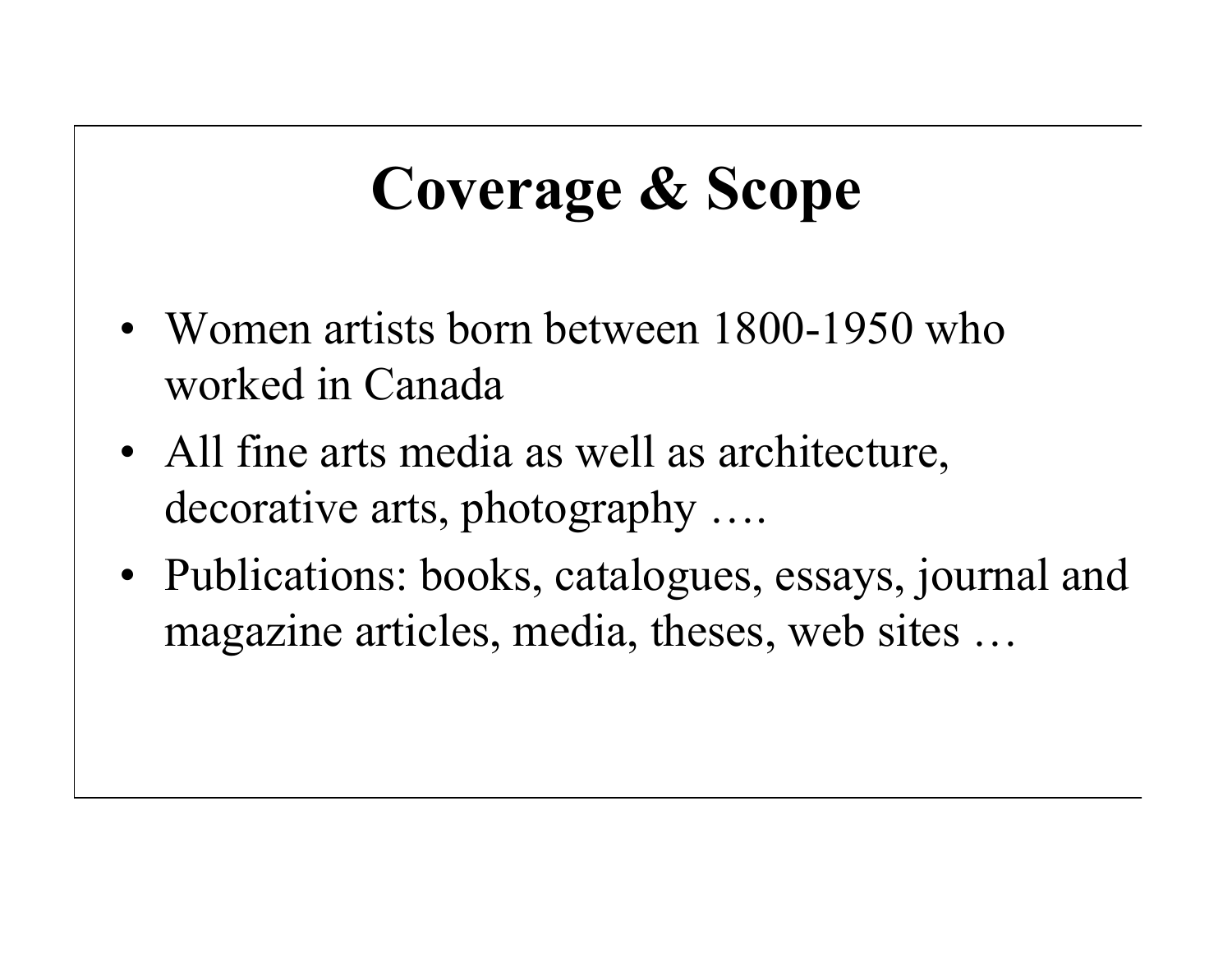#### **Selecting Artists for Inclusion**

- Over 1000 women artist were identified using the following sources:
	- Artists in Canada database (CHIN)
	- *Early painters and engravers in Canada* (J.R. Harper)
- About 250 artists have been selected, based on their representation in the following:
	- *A Dictionary of Canadian Artists* (compiled by Colin S. Macdonald, Ottawa : Canadian Paperbacks, [1967])
	- *Art and Architecture in Canada: A Bibliography and Guide to the Literature* (Loren Lerner and Mary Williamson eds., University of Toronto Press, 1991)
	- *By a Lady: celebrating three centuries of art by Canadian women* (Mary Tippett, Toronto, Ont. : Viking, 1992),
	- *North American women artists of the twentieth century : a biographical dictionary* (Jules Heller and Nancy G. Heller eds., New York : Garland, 1995).

#### **Ongoing review of women artists to include**